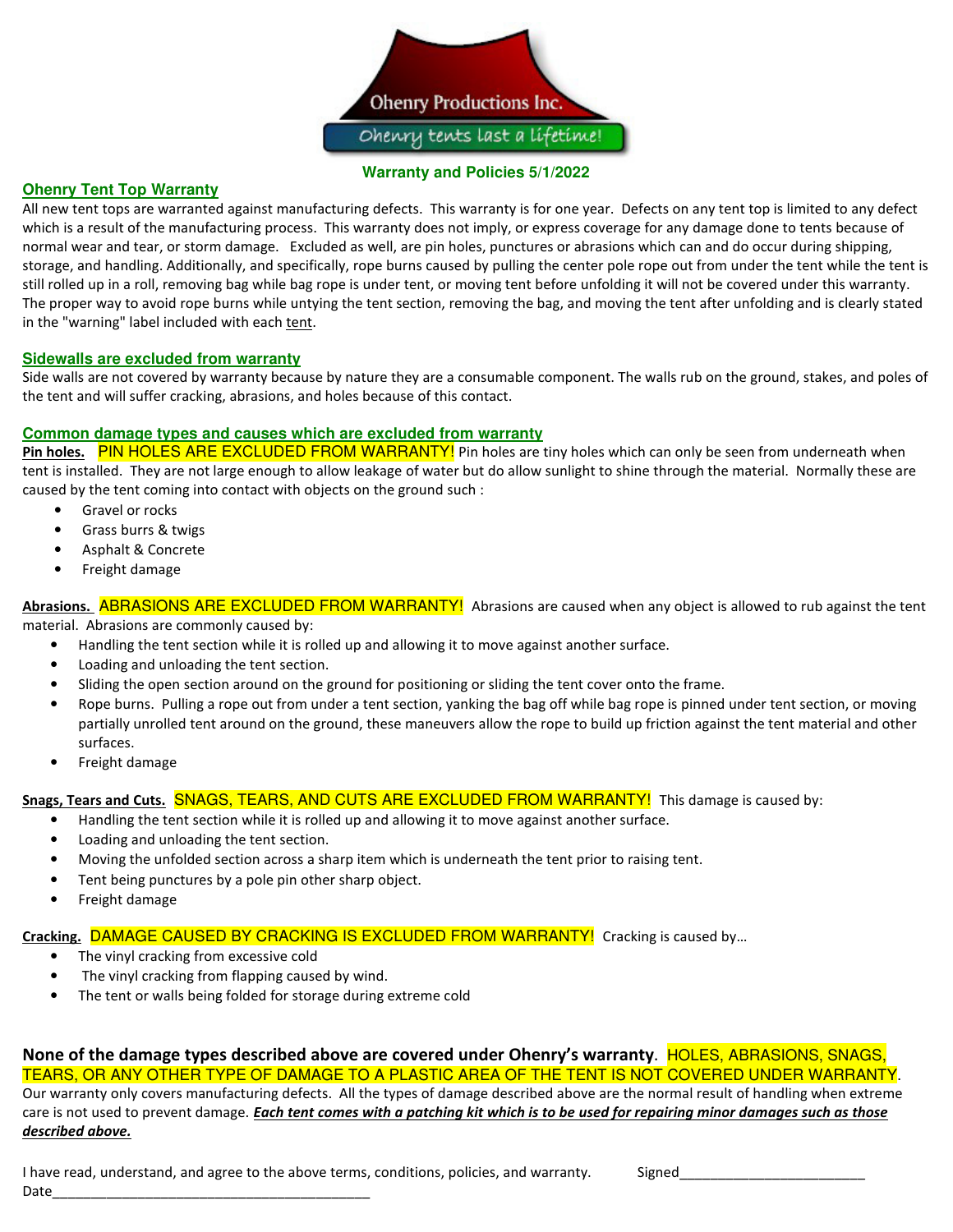# **DEFINITION OF FACTORY DEFECT**

Factory defects only apply to defective hardware, improperly welded seams, or stitching.

- Hardware that is broken by excessive force, storm damage or extended use is **NOT FACTORY DEFECTS.**
- Stitched areas that become unstitched by excessive force, storm damage, abrasion on the tent frame or poles, or extended use are NOT FACTORY DEFECTS.

#### **FACTORY DEFECT RETURN POLICY**

In the event of any factory defect, the tent must be returned to Ohenry Productions for repair or alteration. Ohenry will pay for shipping to our location, as well as shipping of product back to the customer. There is no refund available for any product which is defective, all products must be returned to the factory for repair or modification.

#### **Shipping Liability**

Once a shipment has been picked up by the freight carrier, Ohenry Productions has no control over the timely delivery of the shipment, or damages which may occur. Ohenry Productions cannot guarantee that a shipment will be delivered on time as promised by the freight carrier. If your shipment is damaged, please do not sign the shipping papers as being "received in good order". Please make a note of the damage on the bill of lading which the truck driver asks you to sign. You have the driver sign the bill of lading and acknowledge the damage. We will do all we can to assist you if your shipment is damaged. However, if you do not make a note of the damage on the bill of lading, we cannot file a claim for damages.

 \*\*Tent poles can be damaged by the freight company during shipping. Damaged poles are not covered in any way for factory exchange. A claim must be filed with the shipper to collect for damages done to poles.

I have read and understand the above shipping liability. Further, I understand that Ohenry Productions, Inc. does not guarantee any shipment. Ohenry Productions, Inc. is not responsible for any extra payment made by the customer for expedited shipping. No refunds will be issued if the items do not arrive as promised.

Signature:\_\_\_\_\_\_\_\_\_\_\_\_\_\_\_\_\_\_\_\_\_\_\_\_\_\_\_\_\_\_\_\_\_ Date:\_\_\_\_\_\_\_\_\_\_\_\_\_\_\_\_\_\_\_\_\_\_\_\_\_\_\_\_\_\_\_

#### **Exchange & Return Policy**

All purchases are final. Ohenry Productions does not have a buy back or refund program. Returns can only be made in the event of manufacturing defect, in exchange for a replacement product. Returns shipped back to Ohenry without prior authorization will be refused. Exchange will not be authorized without photographic proof of the alleged defect. The required format for photographic evidence is digital. If defect is deemed by Ohenry to be a nonmanufacturing defect such as abrasion, pin holes, cuts or tears which are the result of shipping, handling or storage, the product in question will not be approved as a warranty exchange.

Shipping arrangements for returning any tent are the sole responsibility of the customer. Freight charges for shipping the tent back to Ohenry must be prepaid by the customer. Freight charges for replacement tents must be prepaid to Ohenry by the customer before a replacement tent or part can be sent to the customer.

#### **Required Permits**

Ohenry Productions has no knowledge of applicable city or county building, or tent permits in your area. It is the buyer's sole responsibility to investigate applicable permit requirements in their area prior to purchasing their tent.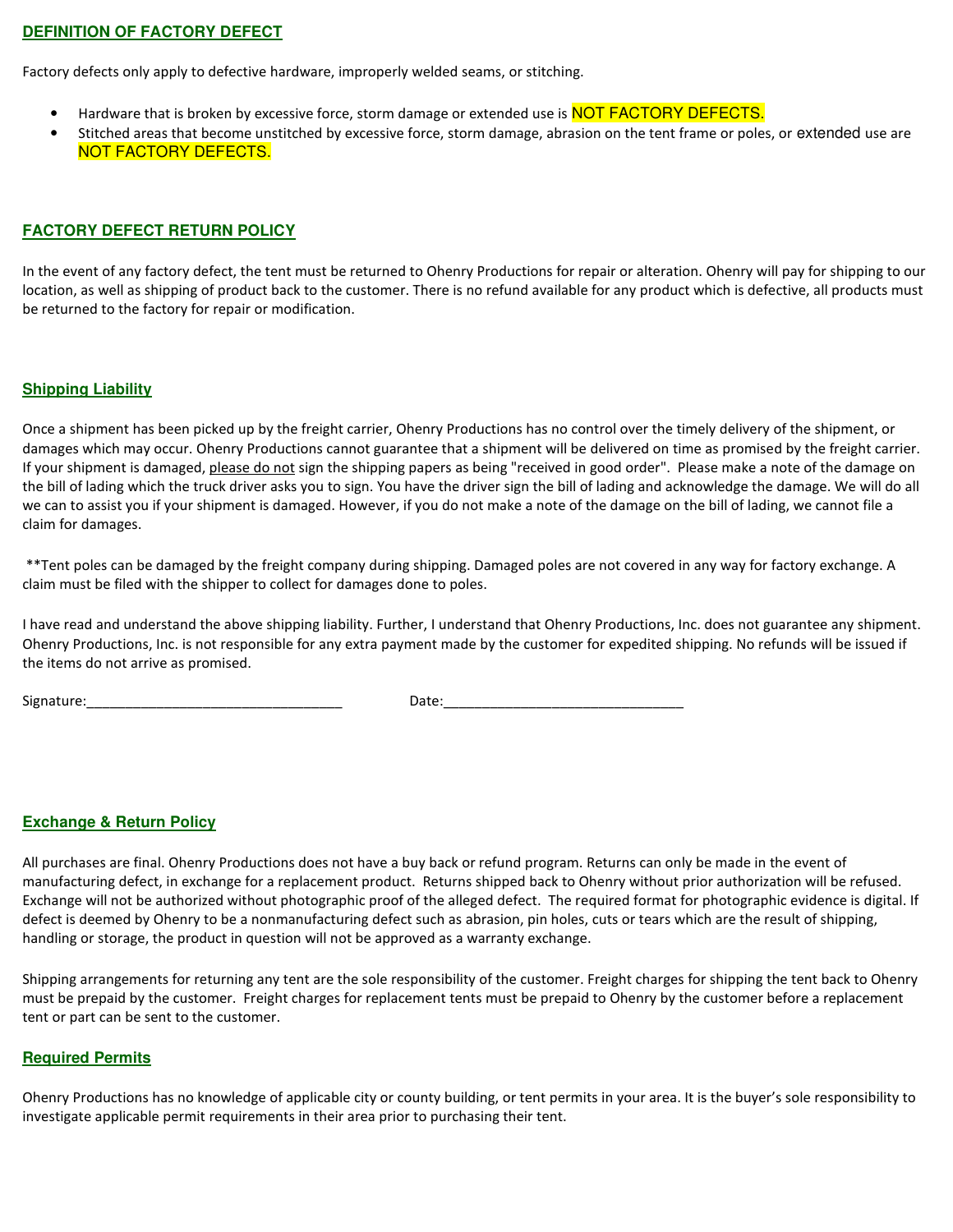## **Leakage**

Ohenry tents are as watertight as possible, however a tent by nature does allow some leakage. The side walls are removable by design. This tends to allow water to enter where the walls are connected to tent during windy conditions. Also, sectional, or expandable type tents are designed with a lace line which connects the sections together. The lace line is covered by a weather flap, which helps to *minimize* leakage, however some leakage can and *will* occur directly underneath the lace lines.

# **Cancellation Policy**

All purchases canceled prior to being shipped will incur a re-stocking fee. No order can be canceled after 7 days after order is placed, or any time after it has been shipped. The restocking fee is 30% of the purchase price.

**Custom Order Policy** Ohenry Productions is happy to do custom orders for its customers. A Custom Order is defined as; any size not listed on our web site, or any color combination which requires us to special order materials. Custom orders must be paid for in advance prior to any purchase of materials needed for said custom order. All purchases are final on custom orders and no refunds, returns and/or cancelation will be given on any custom order. The Warranty & Cancellation Policy does not pertain to or apply to custom orders.

| I have read, understand, and agree to the above terms, conditions, policies, and warranty. | Signed |
|--------------------------------------------------------------------------------------------|--------|
| Date                                                                                       |        |



# **Tent Type Verification**

I have discussed and understand the differences between POLE TENTS, FRAME TENTS, and HIGH PEAK (Mystique) Tents with my Ohenry Tents salesperson.

I confirm that differences between the three types of tents have been thoroughly explained to me, along with the pros and cons of each type, and I believe that the type of tent I have ordered is best suited for my application. I also understand that ALL three types of tents should be anchored securely with tent stakes. Ohenry does not recommend the use of water barrels, concrete blocks, or other weighted objects as anchoring devices.

# **Circle below, what type of tent you are ordering, sign and date…**

a) POLE TYPE TENT -- Signed Date \*\*\*pole and high peak pole tents are "tension" style tents and **must** be staked into the ground. No other anchoring method is suitable for pole tents.

b) FRAME TYPE TENT -- Signed Letter that the control of the Date *\*\*\*Frame tents are sometimes partially anchored with water barrels or large concrete blocks. However, using weights instead of staking is never recommended.*

c) HIGH PEAK TENSION TENT (Mystique) -- Signed\_\_\_\_\_\_\_\_\_\_\_\_\_\_\_\_\_\_\_\_\_\_\_\_\_\_\_\_\_\_\_\_\_Date \*\*\*pole and high peak pole tents are "tension" style tents and **must** be staked into the ground. No other anchoring method is suitable for pole tents.

# **Circle below, what type of WALL you are ordering (if you purchase side walls)…**

a) SOLID WHITE walls